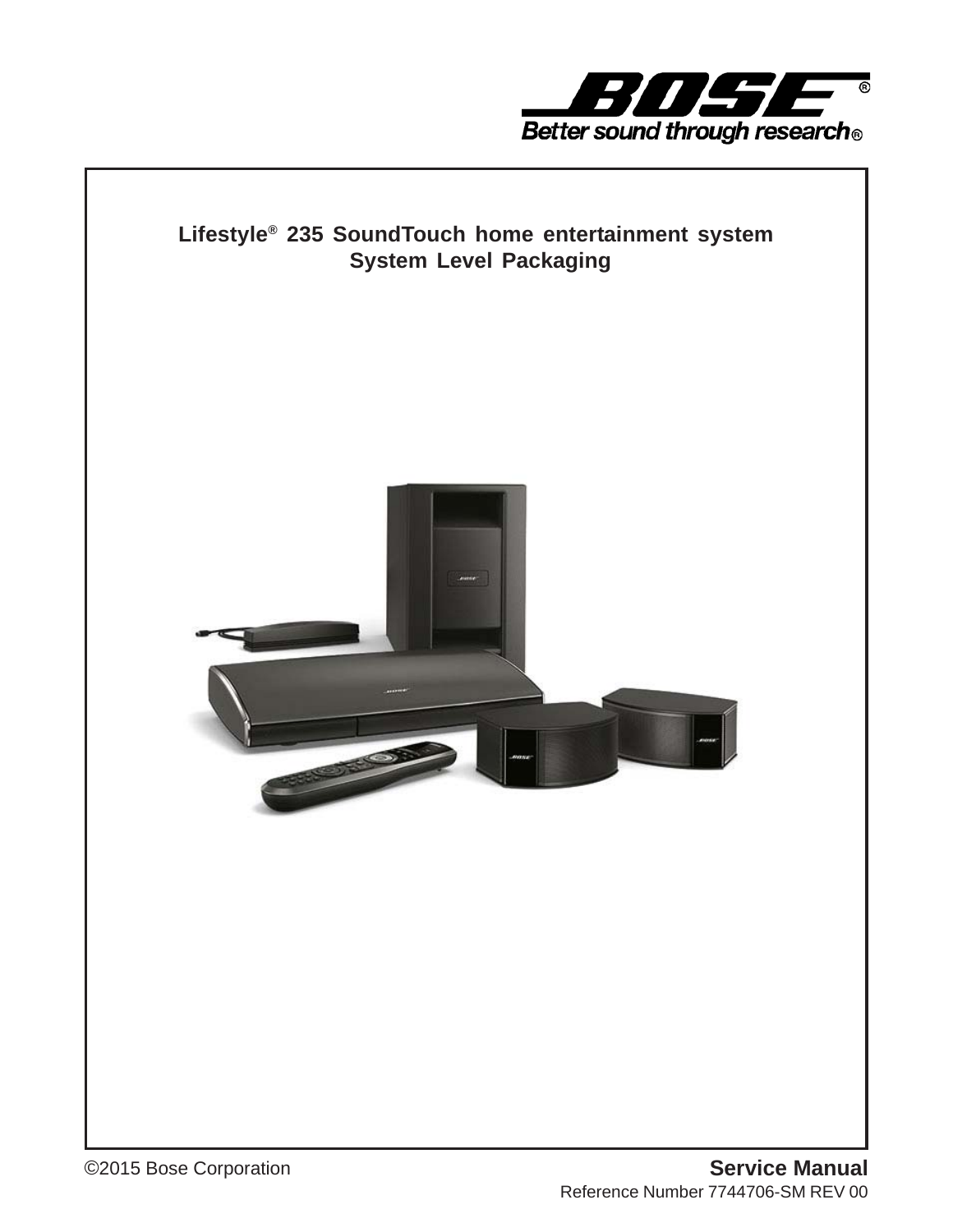#### **Contents**

#### **Product Overview**

The Lifestyle® 235 Sound Touch® home entertainment system includes a control console, Acoustimass® module, 2 Gemstone ES® speaker arrays, SoundTouch™ wireless adapter and a remote control.

The latest version SoundTouch wireless adaptor adds Wireless N 5 GHz and Bluetooth connectivity.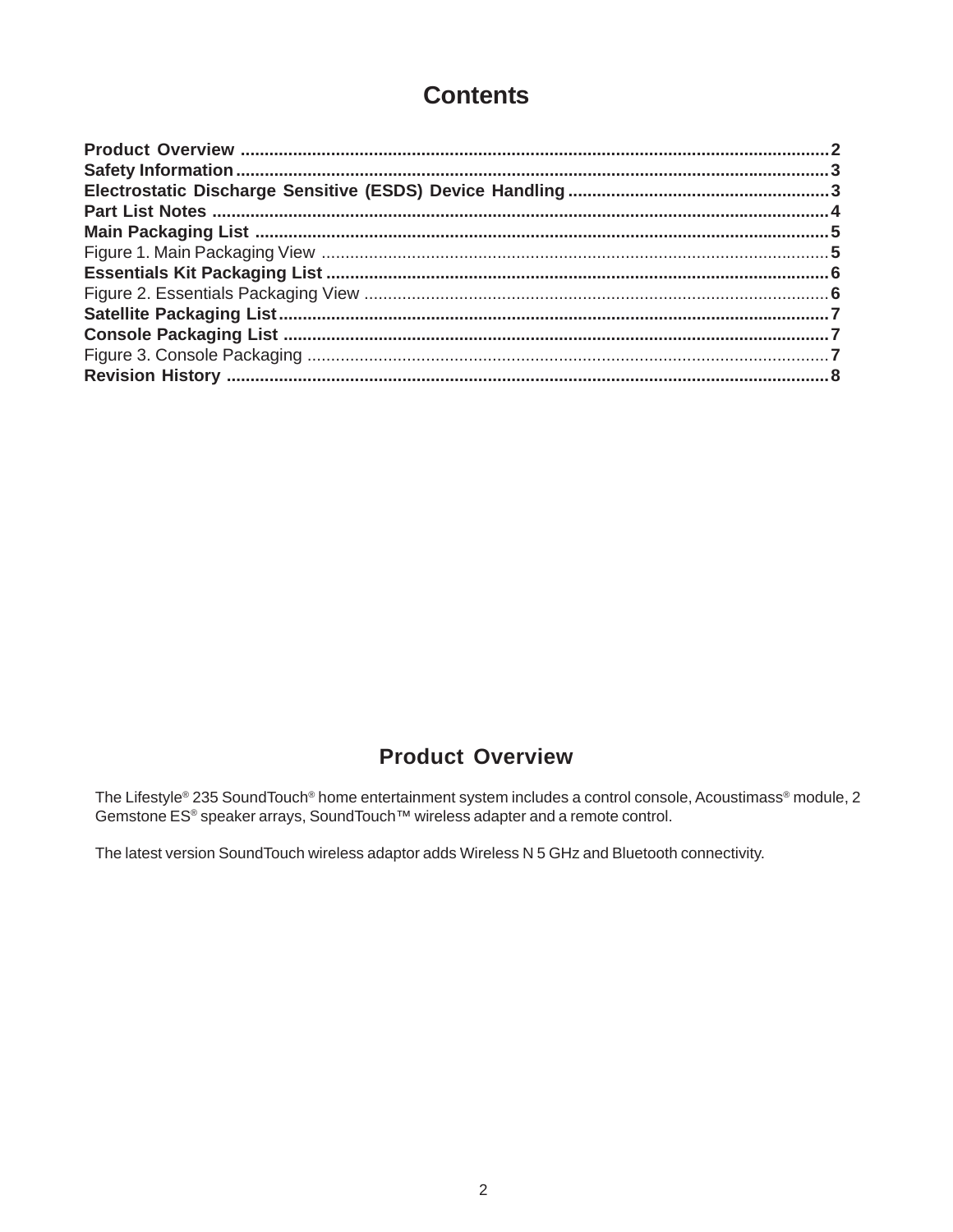### **SAFETY INFORMATION**

1. Parts that have special safety characteristics are identified by the  $\frac{1}{2}$  symbol on schematics or by special notes on the parts list. Use only replacement parts that have critical characteristics recommended by the manufacturer.

2. Refer to HI-POT testing procedures located in the product's service manual.

#### **ELECTROSTATIC DISCHARGE SENSITIVE (ESDS) DEVICE HANDLING**

This unit contains ESDS devices. We recommend the following precautions when repairing, replacing or transporting ESDS devices:

**•** Perform work at an electrically grounded work station.

**•** Wear wrist straps that connect to the station or heel straps that connect to conductive floor mats.

**•** Avoid touching the leads or contacts of ESDS devices or PC boards even if properly grounded. Handle boards by the edges only.

**•** Transport or store ESDS devices in ESD protective bags, bins, or totes. Do not insert unprotected devices into materials such as plastic, polystyrene foam, clear plastic bags, bubble wrap or plastic trays.

**CAUTION: THE BOSE® LIFESTYLE® 235 SOUNDTOUCH HOME ENTERTAINMENT SYSTEM, CONTAINS NO USER SERVICEABLE PARTS. TO PREVENT WARRANTY INFRACTIONS, REFER SERVICING TO WARRANTY SERVICE STATIONS OR FACTORY SERVICE.**

> PROPRIETARY INFORMATION THIS DOCUMENT CONTAINS PROPRIETARY INFORMATION OF BOSE CORPORATION WHICH IS BEING FURNISHED ONLY FOR THE PURPOSE OF SERVICING THE IDENTIFIED BOSE PRODUCT BY AN AUTHORIZED SERVICE CENTER, AND SHALL NOT BE RE-PRODUCED OR USED FOR ANY OTHER PURPOSE.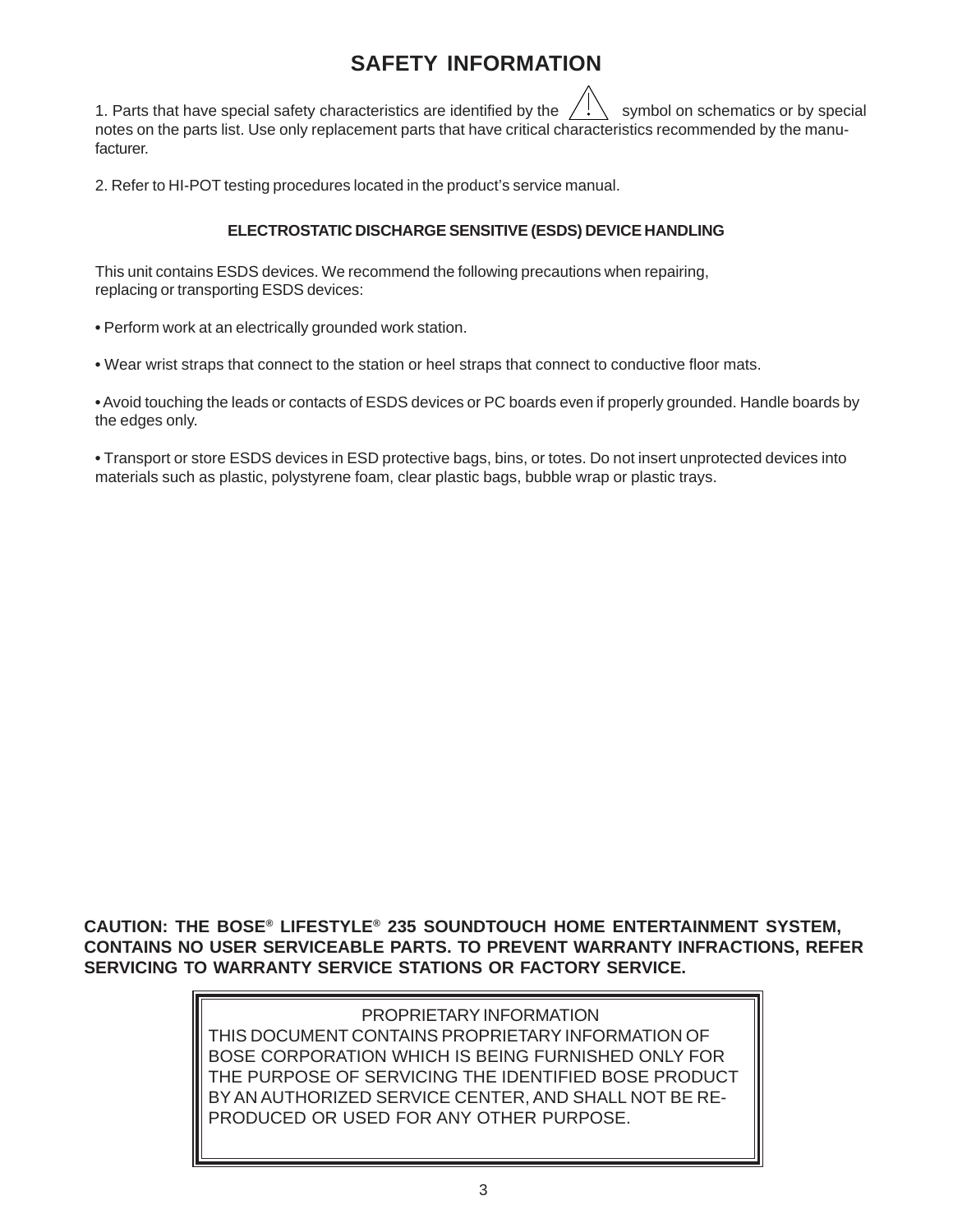#### **Part List Notes**

**1.**The individual parts located on the PCBs are listed in the Electrical Part List.

**2.** This part is referenced for informational purposes only. It is not stocked as a repair part. Refer to the next higher assembly for a replacement part.

**3.**  $\prime$   $\cdot$   $\setminus$  This part is critical for safety purposes. Failure to use a substitute replacement with the same safety characteristics as the recommended replacement part might create shock, fire and/or other hazards.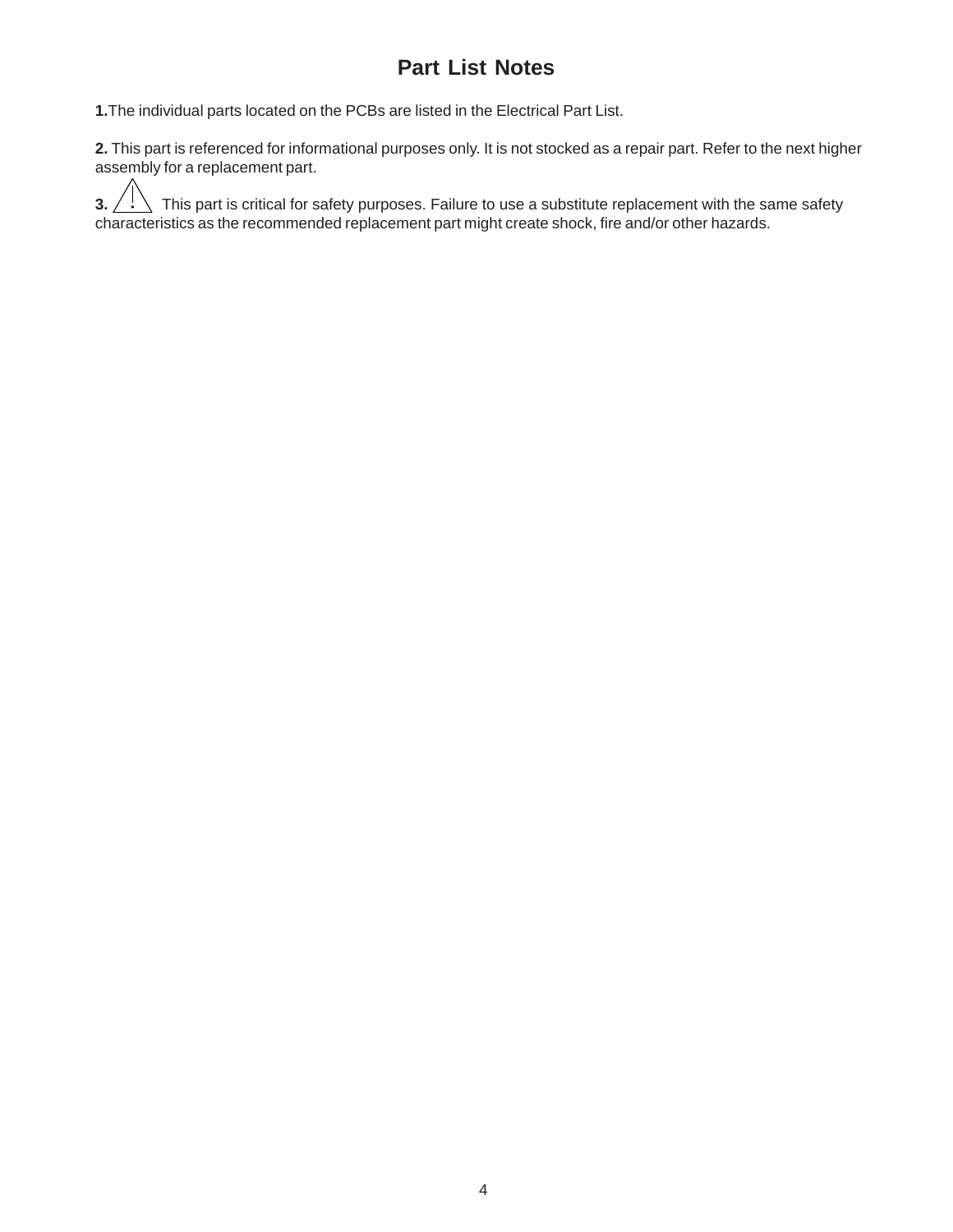# **Main Packaging List**

 $\hat{\boldsymbol{\theta}}$ 

| Item<br><b>Number</b> | <b>Description</b><br><b>Material Number</b> |               | Qty            | <b>Note</b> |  |
|-----------------------|----------------------------------------------|---------------|----------------|-------------|--|
| 1                     | <b>COMMITMENT LETTER</b>                     | 251001        | 1              |             |  |
| 2                     | LINE CORD KIT                                |               |                | 3           |  |
|                       | - LINE CORD, 220V, EUR, DET, BLK, 1500       | 280135-1310   | $\overline{2}$ | EU/APAC     |  |
|                       | - LINE CORD, 230V, UKS, DET, BLK, 1500       | 280138-1310   | $\overline{2}$ | EU/APAC     |  |
|                       | - LINE CORD, 240V, AUS, DET, BLK, 1500       | 284243-1310   | $\overline{2}$ | <b>APAC</b> |  |
|                       | - LINE CORD, 230V, KOREA, BLK, 1500mm        | 311668-1310   | $\overline{2}$ | APAC        |  |
|                       | - LINE CORD, 110V, TAIWAN, BSMI, DET, 1525mm | 329792-1310   | $\overline{2}$ | <b>APAC</b> |  |
|                       | - CARTON, D-C, CORR, 16.13X5.13X3, 275, B    | 321181-0010   |                |             |  |
| 3                     | CONSOLE ASSY, V35 H, L, EU, UK, SVCE         | 722696-211S   | 1              |             |  |
|                       | CONSOLE ASSY, V35 H, L, APAC, SVCE           | 722696-511S   |                |             |  |
| 4                     | CARTON, HSC-FOL, D-C, CORR                   | 325008-0010   | 1              |             |  |
| 5                     | PACKING, FOAM, EPS, BB-BTM                   | 295444-001    | 1              |             |  |
| 6                     | BASSBOX ASSY, LS235, DUAL, BLK, SERVICE      | 326084-610S   | 1              |             |  |
|                       | BASSBOX ASSY, LS235, 230V, BLK, SERVICE      | 326084-213S   |                | EU          |  |
|                       | BASSBOX ASSY, LS235, 230V, WHT, SERVICE      | 326084-223S   |                | EU          |  |
| $\overline{7}$        | PACKING, FOAM, EPS, BBOX                     | 293513-001    | 1              |             |  |
| 8                     | BAG, POLY, HDPE                              | 196638        | 1              |             |  |
| 9                     | CARTON, RSC, LS-235, WHT, EU                 | 363688-0030   | 1              |             |  |
| 10                    | SAT PACK, GS ES ARRAY, BLACK                 | REFER TO LIST | 1              |             |  |
| 11                    | ESSENTIALS KIT, LS 235 III, EU               |               | 1              |             |  |



**Figure 1. Main Packaging View**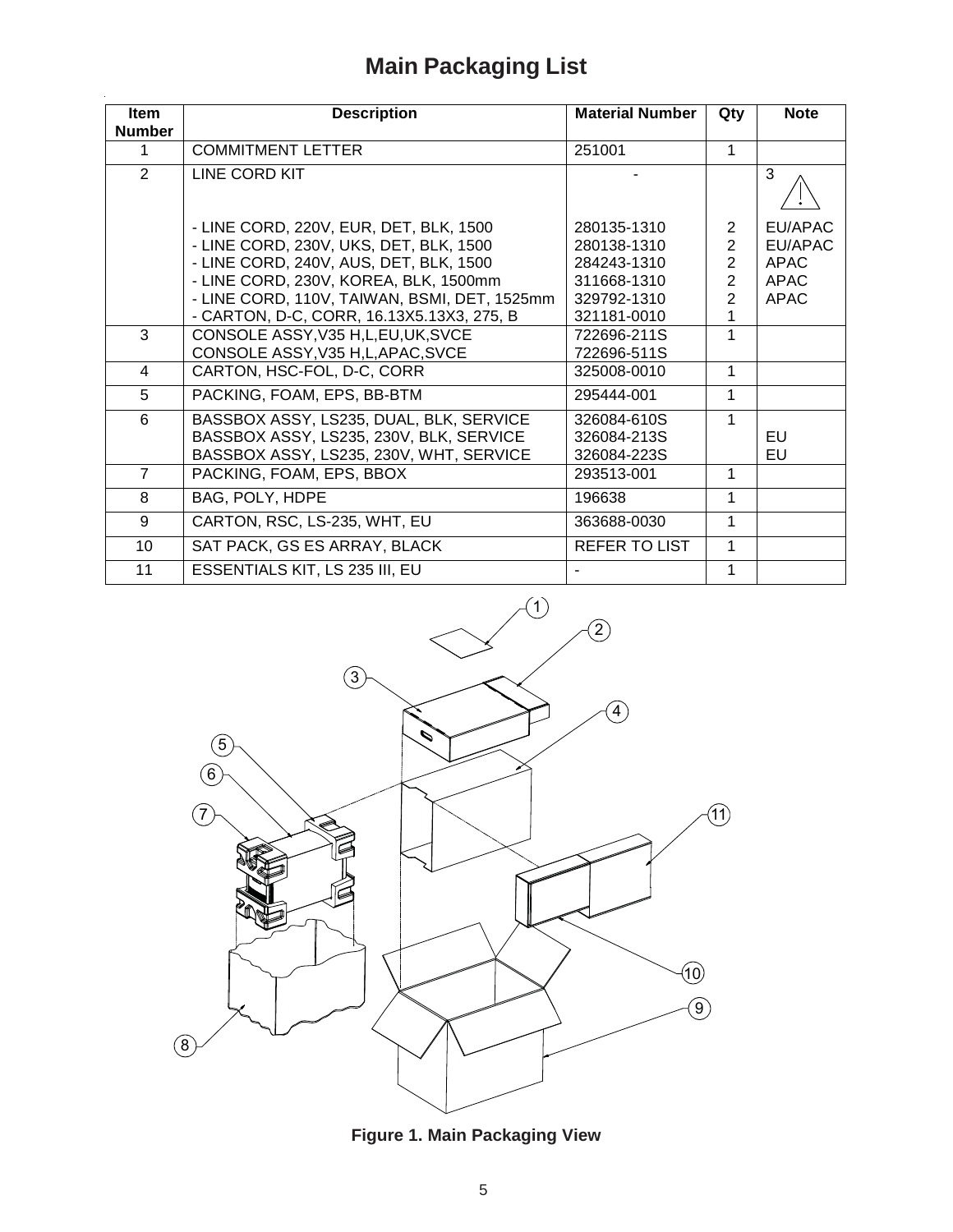# **Essentials Kit Packaging List**

| <b>Item</b>    | <b>Description</b>                                      | <b>Material Number</b> |              |             |
|----------------|---------------------------------------------------------|------------------------|--------------|-------------|
| <b>Number</b>  |                                                         |                        |              |             |
| 1              | KIT, ADAPTIQ HEADSET                                    | 307702-001             | 1            |             |
| $\overline{2}$ | CABLE ASSY, IR DONGLE, 3 EMITTER                        | 324714-1010            | 1            |             |
| 3              | LIT KIT, LS 235 III, EU                                 | 720990-2020            |              |             |
|                | -BUMPER, RECESSED, FOOT                                 | 142839                 | 4            |             |
|                | -FOOT, CLEAR, .312x.085, 8 IN PACKAGE                   | 178321-08              |              |             |
|                | -DRIVE, FLASH, USB, 4GB, W/O SILICONE                   | 318542-0003            |              |             |
|                | <b>CASE</b>                                             | 720422-0010            |              |             |
|                | - GUIDE, OP, ST, LS, 535, 525, 123, 235, IV, EUR        | 744570-0010            |              | EU          |
|                | - GUIDE, OP, ST, LS, 535, 525, 123, 235, IV, APAC       | 744571-0010            |              | <b>APAC</b> |
|                | - CONTACT SHEET, GLOBAL, WHTH                           | 744032-0010            |              |             |
|                | -GLOBAL WARRANTY CARD, 1 YR                             | 256709                 |              |             |
|                | -POLYBAG, 370 X 300                                     |                        |              |             |
| $\overline{4}$ | ANTENNA, DIPOLE, FM, PAL CONN                           | 374402-0010            | 1            |             |
| 5              | CABLE, FIBER OPTICAL, 3.5mm OD                          | 629769-0010            | 1            | <b>EU</b>   |
|                | CABLE, RCA, 6 FT                                        | 185931-101             |              | <b>APAC</b> |
| 6              | ANTENNA ASSY, AM, CD20                                  | 199824-002             | 1            |             |
| $\overline{7}$ | SNDTCH II WIRELESS ADAPTER, EU                          | 738854-0180            | 1            |             |
| 8              | KIT, SUB-ASSY, BATTERY, AA, 4PK                         | 287077-001             |              | 3           |
|                | -BATTERY, AA SIZE, SINGLE                               | 263269-001             | 4            |             |
|                | -BAG, POLY, 3X3.5                                       | 194392                 | 1            |             |
| 9              | PACKING, TRAY, PULP                                     | 363690-0010            | 1            |             |
| 10             | REMOTE, RF, MARCONI-R, USA/EU                           | 354079-0050            | 1            | EU          |
|                | REMOTE, RF, LIFESTYLE II                                | 354079-0060            |              | <b>APAC</b> |
| 11             | CARTON, D-C, 12.88X16.00X4.25                           | 320599-0010            | $\mathbf{1}$ |             |
|                | CABLE, SIGNAL, USB-M/USB-A, M, 6FT,<br><b>W/FERRITE</b> | 629216-0010            | 1            |             |



**Figure 2. Essentials Packaging View**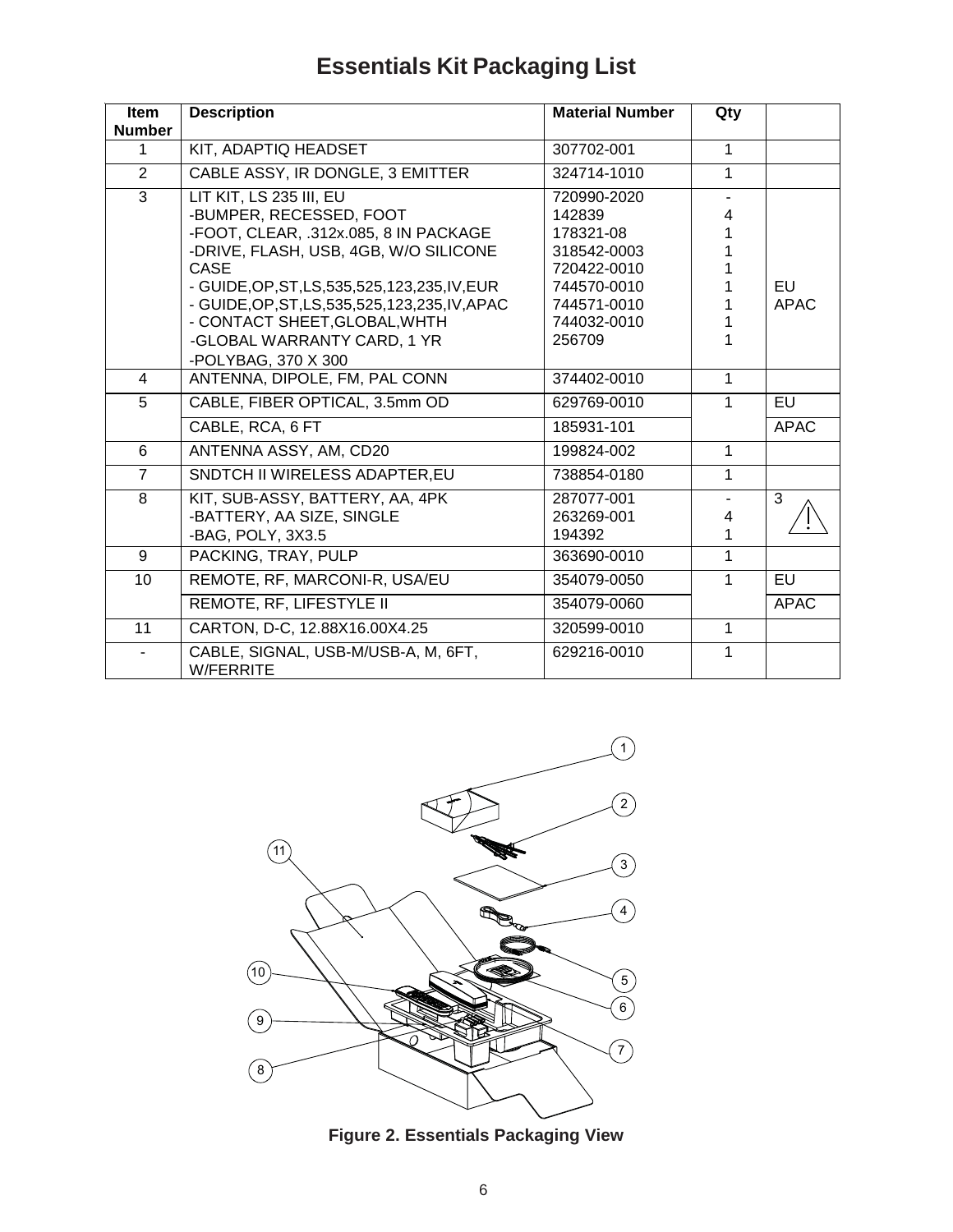# **Satellite Packaging List**

| <b>Description</b>                    | <b>Material Number</b> | Qty | <b>Note</b> |
|---------------------------------------|------------------------|-----|-------------|
| CARTON, DC, 200B, 9.88 X 16.00 X 4.25 | 328131-0010            |     |             |
| ARRAY ASSY, RIGHT, BLACK              | 330391-0010            |     |             |
| ARRAY ASSY, RIGHT, WHITE              | 330391-0020            |     |             |
| ARRAY ASSY, LEFT, BLACK               | 330391-0110            |     |             |
| ARRAY ASSY, LEFT, WHITE               | 330391-0120            |     |             |
| CABLE, ARRAY, 9 PIN, BLACK            | 331294-0010            |     |             |
| CABLE, ARRAY, 9 PIN, WHITE            | 331294-0020            |     |             |

# **Console Packaging List**

| <b>Item</b><br><b>Number</b> | <b>Description</b>                           | <b>Material Number</b> | Qty | <b>Note</b> |
|------------------------------|----------------------------------------------|------------------------|-----|-------------|
|                              | GUIDE, SETUP, ST, LS, 235, IV, EUR           | 744566-0010            | 1   |             |
|                              | GUIDE, SETUP, ST, LS, 235, IV, APAC          | 744567-0010            |     |             |
| $\mathcal{P}$                | CABLE ASSY, SIGNAL, DIN-9, BLACK, 9144mm     | 302580-1001            |     |             |
| 3                            | CABLE, HDMI, 19POS, 2M, BLACK                | 326853-0110            | 1   |             |
| 4                            | PWR SUPPLY, EXT, UNVSL, 2.92A, 12V, 35W, BLK | 353811-0010            |     | 3           |
| 5                            | PACKING, TRAY, PULP, LS-V CONSOLE            | 319197-0010            | 1   |             |
| 6                            | PACKING, TRAY, PULP, LS-V CONSOLE            | 319199-0010            |     |             |
|                              | CARTON, CORR, D-C, 20.25X16X5.88, 200, B     | 320600-0010            | 1   |             |
|                              | <b>REGISTRATION CARD, EUROPE</b>             | 326898-0010            |     |             |



**Figure 3. Console Packaging**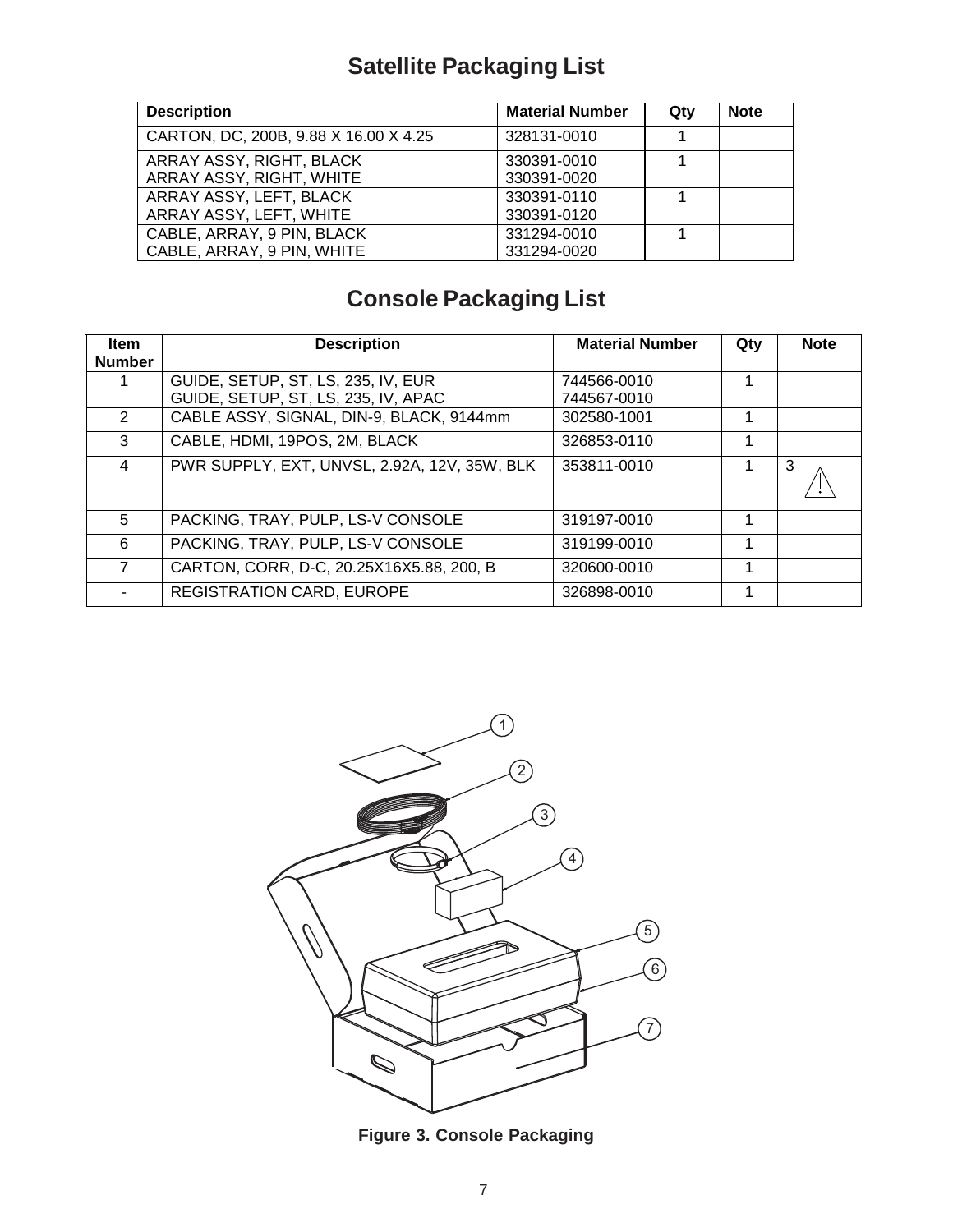## **Revision History**

| <b>DATE</b> | <b>REV</b> | <b>ECN</b> | <b>Description</b>     |
|-------------|------------|------------|------------------------|
| 09/2015     | 00         |            | <b>Initial Release</b> |